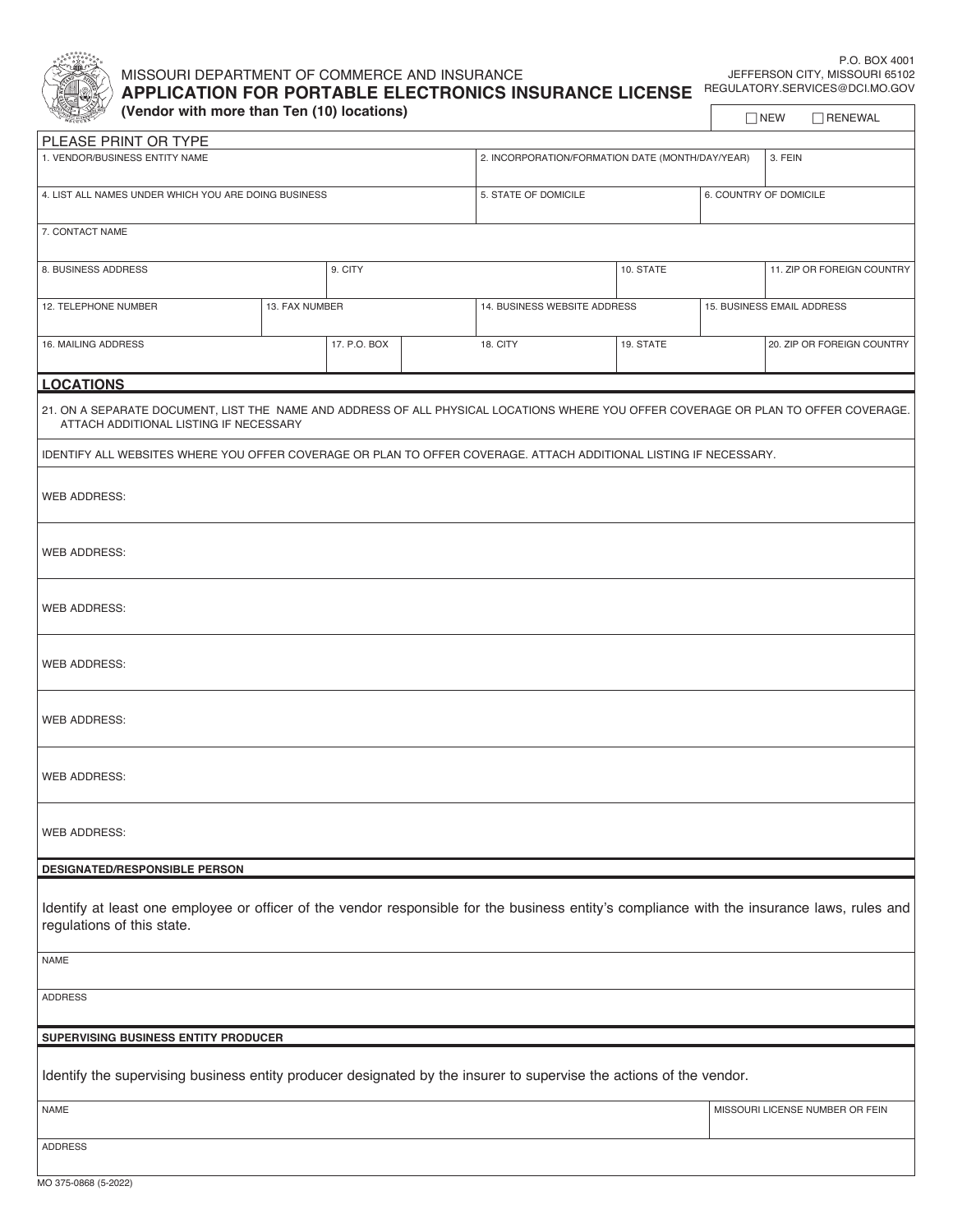## **BACKGROUND INFORMATION**

| 23. Please read the following very carefully and answer every question. All copies of documents must be certified. All written<br>statements submitted by the Applicant must include an original signature.                                                                                                                                                                                                                                                                                                                                                                                                                    |  |                          |
|--------------------------------------------------------------------------------------------------------------------------------------------------------------------------------------------------------------------------------------------------------------------------------------------------------------------------------------------------------------------------------------------------------------------------------------------------------------------------------------------------------------------------------------------------------------------------------------------------------------------------------|--|--------------------------|
| 1. Has the business entity or any owner, partner, officer or director ever been convicted of, or is the business entity or any<br>owner, partner, officer or director currently charged with, committing a crime, whether or not adjudication or sentencing<br>was withheld?                                                                                                                                                                                                                                                                                                                                                   |  | $\sqcup$ yes $\sqcup$ no |
| "Crime" includes a misdemeanor, felony or a military offense. You may exclude misdemeanor traffic citations and<br>juvenile offenses.                                                                                                                                                                                                                                                                                                                                                                                                                                                                                          |  |                          |
| "Convicted" includes, but is not limited to, having been found guilty by verdict of a judge or jury, having entered a plea<br>of guilty or nolo contendere, or having been given probation, a suspended sentence or a fine.                                                                                                                                                                                                                                                                                                                                                                                                    |  |                          |
| "Adjudication or sentencing was withheld" includes circumstances in which a guilty plea was entered and/or a finding<br>of guilt was made, but imposition or execution of the sentence was suspended (for instance, the defendant was given<br>a suspended imposition of sentence or a suspended execution of sentence-sometimes called an "SIS" or "SES").                                                                                                                                                                                                                                                                    |  |                          |
| If you answer yes, you must attach to this application:<br>a) a written statement explaining the circumstances of each incident,<br>b) a copy of the charging document, and<br>c) a copy of the official document which demonstrates the resolution of the charges or any final judgment                                                                                                                                                                                                                                                                                                                                       |  |                          |
| 2. Has the business entity or any owner, partner, officer or director ever been involved in an administrative proceeding<br>regarding any professional or occupational license?                                                                                                                                                                                                                                                                                                                                                                                                                                                |  | $\sqcup$ yes $\sqcup$ no |
| "Involved means having a license censured, suspended, revoked, canceled, terminated or being assessed a fine,<br>placed on probation or surrendering a license to resolve an administrative action. "Involved" also means being named<br>as a party to an administrative or arbitration proceeding which is related to a professional or occupational license.<br>"Involved" also means having a license application denied or the act of withdrawing an application to avoid a denial.<br>You may exclude terminations due solely to noncompliance with continuing education requirements or failure to pay a<br>renewal fee. |  |                          |
| If you answer yes, you must attach to this application:<br>a) a written statement identifying the type of license and explaining the circumstances of each incident,<br>b) a copy of the Notice of Hearing or other document that states the charges and allegations, and<br>c) a copy of the official document which demonstrates the resolution of the charges or any final judgment.                                                                                                                                                                                                                                        |  |                          |
| 3. Has any demand been made or judgment rendered against the business entity or any owner, partner, officer or director<br>for overdue monies by an insurer, insured or producer, or have you ever been subject to a bankruptcy proceeding? $\Box$ YES $\Box$ NO                                                                                                                                                                                                                                                                                                                                                               |  |                          |
| If you answer yes, submit a statement summarizing the details of the indebtedness and arrangements for<br>repayment.                                                                                                                                                                                                                                                                                                                                                                                                                                                                                                           |  |                          |
| 4. Has the business entity or any owner, partner, officer or director ever been notified by any jurisdiction to which you are<br>applying of any delinquent tax obligation that is not the subject of a repayment agreement?                                                                                                                                                                                                                                                                                                                                                                                                   |  | $\exists$ YES $\Box$ NO  |
| If you answer yes, identify the jurisdiction(s): _______________________________                                                                                                                                                                                                                                                                                                                                                                                                                                                                                                                                               |  |                          |
| 5. Is the business entity or any owner, partner, officer or director a party to, or ever been found liable in any lawsuit or<br>arbitration proceeding involving allegations of fraud, misappropriation or conversion of funds, misrepresentation or<br>breach or fiduciary duty?                                                                                                                                                                                                                                                                                                                                              |  | $\sqcup$ yes $\sqcup$ no |
| If you answer yes, you must attach to this application:<br>a) a written statement summarizing the details of each incident,<br>b) a copy of the Petition, Complaint or other document that commenced the lawsuit or arbitration, and<br>c) a copy of the official document which demonstrates the resolution of the charges or any final judgment.                                                                                                                                                                                                                                                                             |  |                          |
| 6. Has the business entity or any owner, partner, officer or director ever had a contract or any other business relationship<br>with an insurance company terminated for any alleged misconduct?                                                                                                                                                                                                                                                                                                                                                                                                                               |  | ⊿YES ∟NO                 |
| If you answer yes, you must attach to this application:                                                                                                                                                                                                                                                                                                                                                                                                                                                                                                                                                                        |  |                          |
| a) a written statement summarizing the details of each incident and explaining why you feel this incident should not<br>prevent you from receiving an insurance license, and<br>b) copies of all relevant documents.                                                                                                                                                                                                                                                                                                                                                                                                           |  |                          |